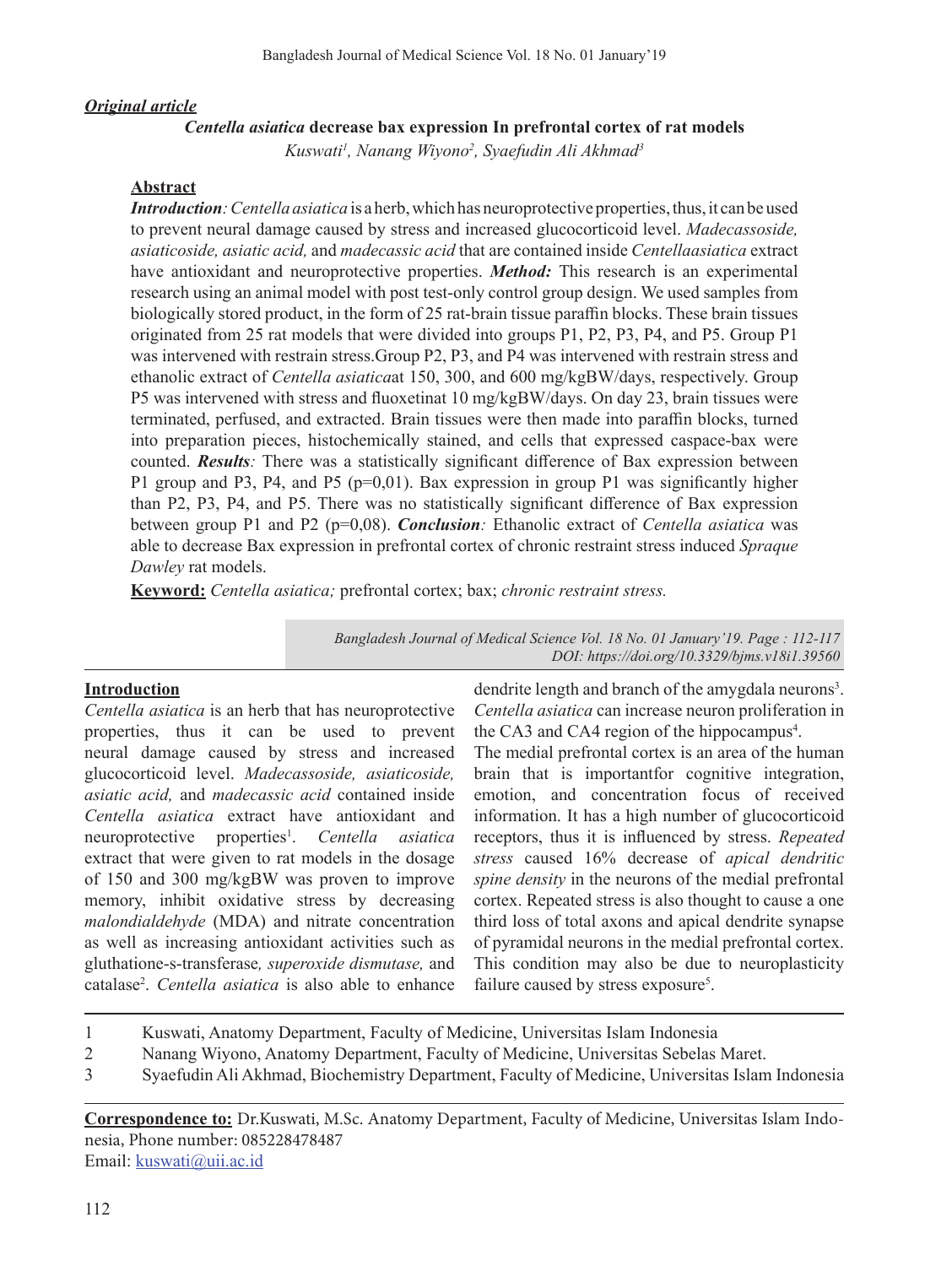*Single-prolonged stress* (SPS) caused an increase of Bax expression, decrease of Bcl-2 expression, and increase of Bax/Bcl-2 ration in Wistar rat amygdala. SPS increased the number of apoptosis in amygdala cells analyzed with flow cytometry. The morphology of apoptotic cells could also be seen in amygdala in which there were chromatin condensation, chromatin crescents, nucleus fragmentation, andnucleolus disappearance. SPS increased the number of cells expressing positive TUNEL in the nucleus<sup>6</sup>.Stress increased synaptosomal polysialic neural cell adhesion molecule (PSA-NCAM) in prefrontal cortex7 .

The objective of this research is to determine the antiapoptotic effect of *Centella asiatica* extract through decreased bax expression in *Sprague dawley* rat prefrontal cortex intervened with chronic restraint stress.

## **Materials and Methods**

This research is an experimental research, which uses animal model with post test only control group design. It was conducted in the pathology anatomy laboratory of RSUP DR. Sardjito Yogyakarta and in the anatomy laboratory of Universitas Islam Indonesia between February and August 2015. This research has gotten ethical clearance from Ethics Committee of Medical and Health Research Faculty of Medicine Universitas Islam Indonesia number 03/ Ketua/70/KEFKUII/III/2015.

This research used samples from biologically stored product, in the form of 25 rat-brain tissue paraffin blocks. These brain tissues originated from 25 rat models that were divided into groups P1, P2, P3, P4, and P5.Group P1 was intervened with restrain stress. Group P2 was intervened with stress and ethanolic extract of *Centella asiatica* at 150 mg/ kgBW/days. Group P3 was intervened with stress and ethanolic extract of *Centellaasiatica* at 300 mg/ kgBW/days. Group P4 was intervened with stress and ethanolic extract of *Centella asiatica* at 600 mg/ kgBW/days. Finally,group P5 was intervened with stress and fluoxetinat 10 mg/kgBW/days. Stress was given as restraint stress, in which1 rat was placed inside a transparent acrylic tube (15 x 5.5 cm) for 6 hours every day overa period of 21 days. This intervention prevented the rat from moving freely, thus causing psychological stress. The ethanolic extract of *Centella asiatica* and fluoxetin was given 30 minutes before stress-induction begun.On day 23, termination, perfusion, and extraction of brain tissues was undertaken. Following this, the brain tissues were made into paraffin blocks.

*Centella asiatica* was obtained from Merapi Farma Herbal (commercial herbs producer) in the form of simplicia. Obtained *Centella asiatica* was identified and determined in Laboratorium Sistematik Tumbuhan Fakultas Biologi UGM with No. 0354/S. Tb/VI/2012.

*Centella asiatica* extract was non-specifically standardised by measuring water content and specifically standardised by identifying extract active ingredient with asiaticoside marker using thin layer chromatography (TLC). Obtained *Centella asiatica* extract contained 4,16±0,51% asiaticoside.

*Centella asiatica* extract was made into three types of concentration, which was 30 mg/ml, 60 mg/ ml, and 120 mg/ml, respectively. The administered *C.asiatica* dosage was150 mg/kgBW,300 mg/kg BW, and 600 mg/kg BW, respectively. *Centella asiatica* extract in the concentration of 30 mg/ml was used for 150 mg/kg BW dosage, concentration 60 mg/ml was used for 300 mg/kg BW dosage, and concentration 120 mg/ ml was used for 600 mg/kg BW dosage. The dilution of extract was undertaken in the Pharmacology Laboratory of Faculty of Medicine Gadjah Mada University every 3 days. The diluted extract was stored in a refrigerator. To determine the volume of *Centella asiatica* extract used for 1 rat, dosing formula was:

Volume = dosage (mg/kg BW) X body weight  $(kg)$ concentration (mg/ml).

Paraffin blocks of rat brain tissues were dissected to 4 μm thickness. Dissection was undertaken in the prelimbic, infralimbic, and cortex cynguli areas, which was in Bregma 3,72 mm to 2,52 mm according to Paxinos& Watson atlas (Paxinos and Watson, 2007).One dissection of one paraffin block of rat brain tissue was taken as a sample.

Immunohistochemistry (IHC) staining using bax antibody (santacruz) was conducted in the Pathology Anatomy laboratory of RSUP DR. Sardjito Yogyakarta. Initial staining was done by deparaffinization using xylol and alcohol with decreased concentration. Tissues were then incubated with  $H_2O_2$  3% in 10% methanol for 20 minutes. They were subsequently washed with aquadest 3 times followed byphosphate buffer saline (PBS) 3 times. The next process was antigen retrievalusing pH 6 citrate buffer inside the microwave. For approximately 10 minutes, the section was heated in a high temperature (100°C) environment, continued with med-low temperature heating for 20 minutes. It was subsequently re-chilled and rewashed using PBS three more times.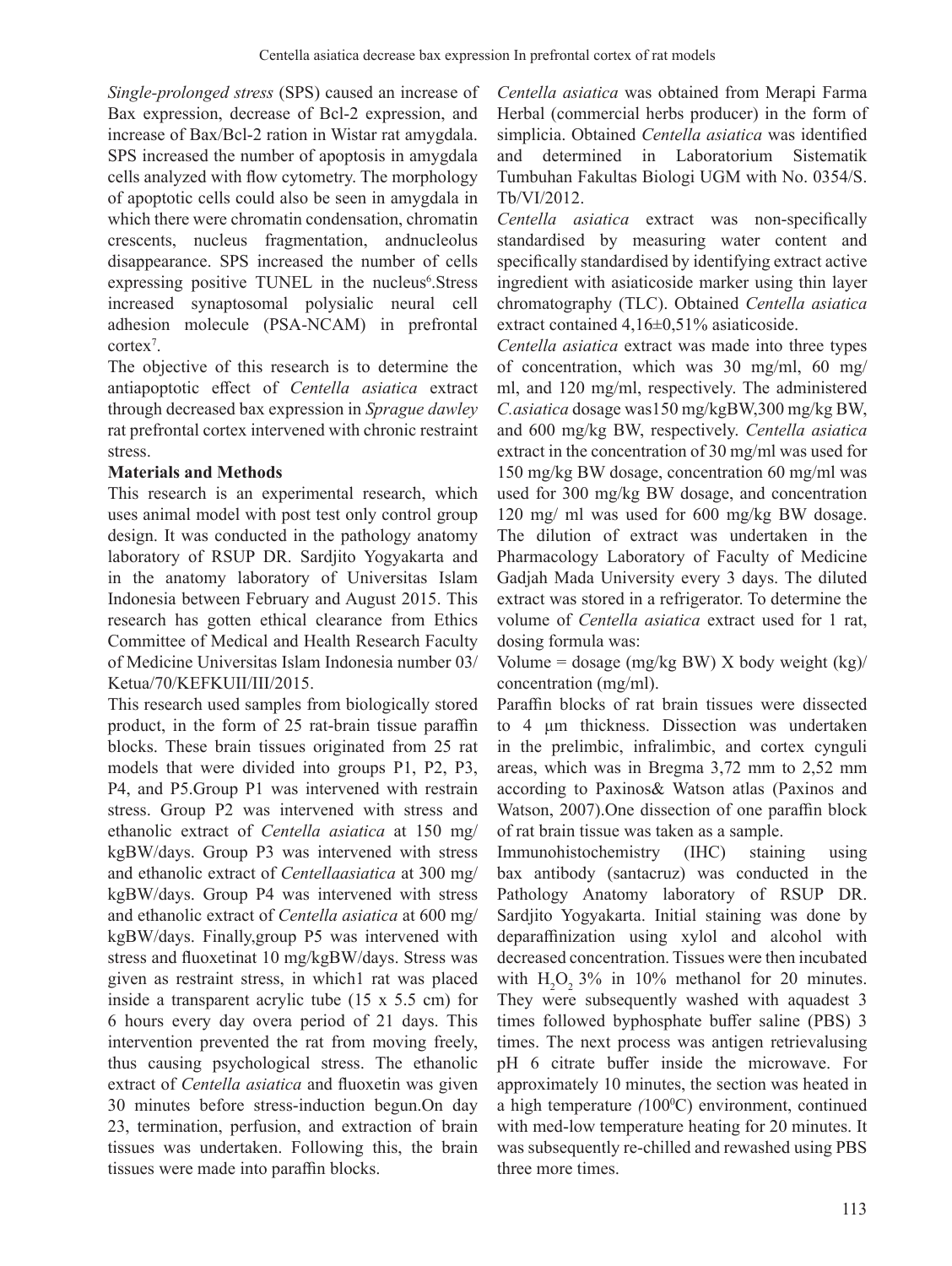Furthermore, the section was blocked with protein background snipper for 10 minutes. Without rewashing the tissues, they were added to bax primer antibody (Ab) and incubated overnight in 40 C temperature. Following this, they were washed in PBS three times and incubated with Trekkie Universal Link for 10 minutes. Washed with PBS three times and continued with incubation using horseradish peroxidase conjugated Streptavidin (SA-HRP complex) for 10 minutes. Finally, it was rewashed with PBS three more times.

The identification of pyramidal cell labelled bax was undertaken using 3,3'-diaminobenzidin ( 1 : 100) for 5 minutes. The tissues were then washed with aquadest 5 times, continued with counterstaining using Mayer's haematoxylin for 1 minute, then washed with running water for 2 minutes. They were then dehydrated with ethanol at 70%, 80%, 90%, 95%, and 100%, respectively, for 1 minute each and cleaned withxylene and cover slipped with Canada balsam.

The observation of preparatory was undertaken in the Anatomy laboratory of FK UII. Preparatory was observed using Olympus CX 22 microscope, which was connected with an optilab camera. Counting of bax expressing cells were conducted on the medial part of prefrontal cortex, including the prelimbic, infralimbic, andcingulate cortex areas. Preparate was seen using light microscope in 400 magnifications. Cell count was done in 10 field of view. The percentage of bax expressing cells was the amount of bax expressing cells compared to total cell count times 100%.

**Ethical clearance**: This research proposal was accepted by the Ethics Committee of Faculty of Medicine Universitas Islam Indonesia.

## **Result**

Data gained was in the form of cell percentage, analysedusing *one way Anova* to compare the mean of bax expressing cells in the neurons of each group. After that, *post-hoc test* analysis was conductedto determine the difference between groups.

In P1 group, the average amount of bax expressing cells was 72,54%. Bax expression in this group was higher than other groups, which were intervened with restraint stress and treated with *centella asiatica* orfluoxetin (P2, P3, P4, and P5 group). The presentationof bax expressing cellsand the results of cell count canbe seen in Table 1. Statistical analysis using one way ANOVA showed statistically significant differences (p = 0,01). Results of *post hoc* analysis showed significant differences between group P1 andP3, P4, and P5, respectively. There were no statistically significant differences between groups P3, P4, and P5. Bax expression in group P1 and P2 were also not significant different ( $p= 0.08$ ). Lowest bax expression was found in group P5, which was intervened with stress and fluoxetine treatment.

| Table 1. Mean of bax expression in prefrontal cortex |
|------------------------------------------------------|
|------------------------------------------------------|

|                | Intervention group |           |                     |       |           | р     |
|----------------|--------------------|-----------|---------------------|-------|-----------|-------|
|                | $P1(n=5)$          | $P2(n=5)$ | $P3(n=5)$ $P4(n=5)$ |       | $P5(n=5)$ |       |
| Bax Expression | 72,54              | 44.60     | 28.11               | 28.97 | 7.76      | 0.010 |

P1: stress; P2: stress + *Centella asiatica* extract 150 mg/kgBW/day; P3:stress + *Centella asiatica* extract 300 mg/ kgBW/day;P4: stress + *Centella asiatica* extract 600 mg/kgBW/day; P5: stress + fluoxetin 10 mg/kgBW/day.



Figure 1. Bax expression in group P1, P2, P3, P4, and P5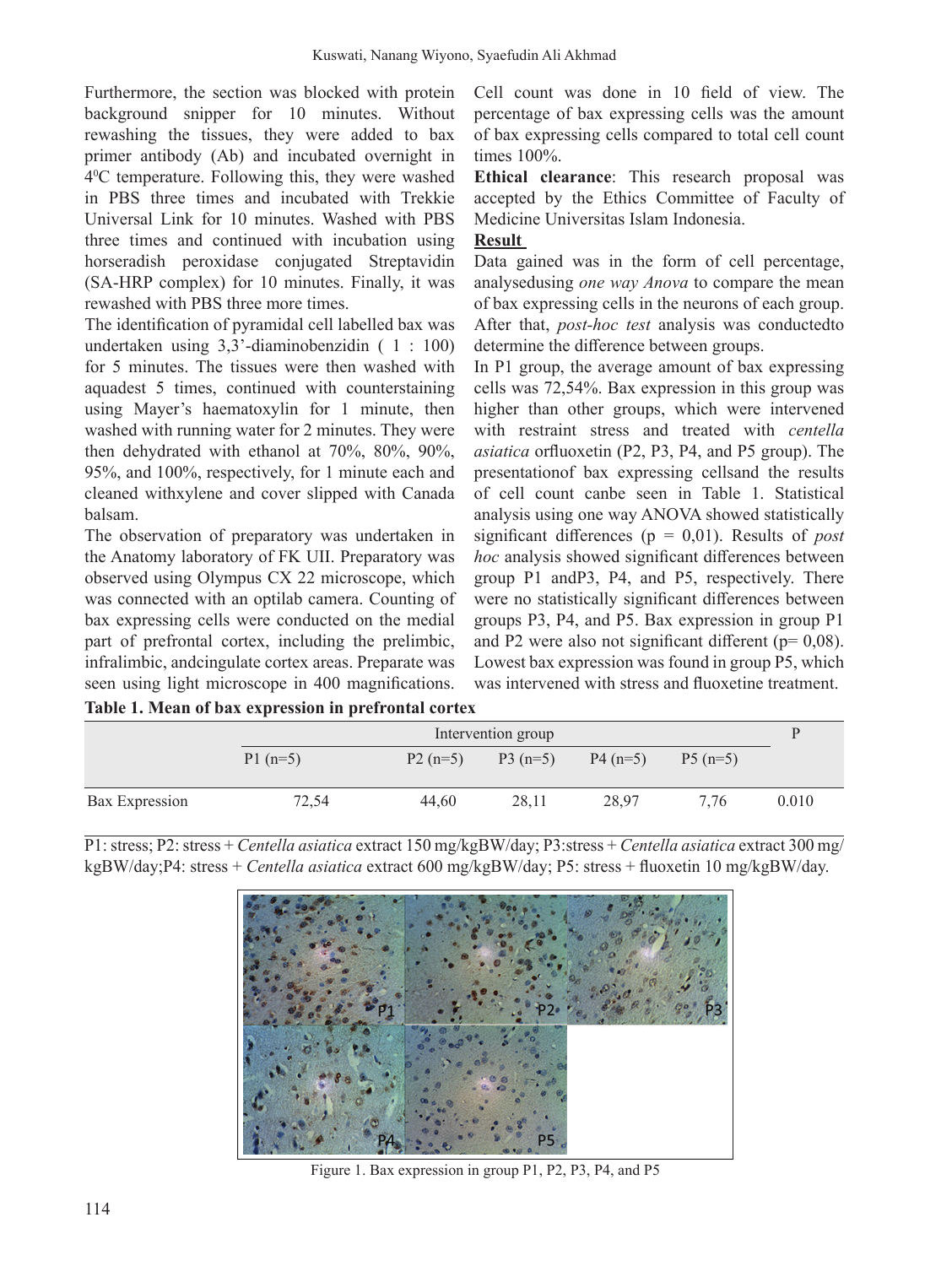#### **Discussion**

In this research, bax expression was found to be higher in stress group (P1) compared to groups which were intervened with *Centella asiatica* extract (group P3 and P4). This result indicated that the administration of *Centella asiatica* ethanolic extract in the dosage of300 and 600 mg/kgBW/ day for 21 dayscoulddecrease bax expression in the prefrontal cortex, thus decreasing the amount of cells undergoing apoptosis. Bax is a proapoptotic protein that contributes in the intrinsic apoptosis pathway. The increase of bax expression and/or the decrease of antiapoptosis protein Bcl-2 can disturb the bax and Bcl-2 balance, causing bax to activate and form homo-oligomeron the outer membrane of mitochondria and increase mitochondria membrane permeability. Thus, cytocrome C would detach from mitochondria intermembrane space to the cytoplasm and induce apoptosis<sup>8</sup>.

The result of this research is in line with previous research by Priyantiningrum, which showed that the administration of *Centella asiatica* ethanolic extract in the dosage of 300 mg/kgBW/days for 21 days in rat models induced with chronic stress, were able to increase the number of neurons in the prefrontal cortex9 . This increase is probably due to *Centella asiatica* capability of inhibiting apoptosis. Previous research has supported this theory, in which the administration of *Centella asiatica* ethanolic extract in the dosage of 150, 300 and 600 mg/kgBW/days were able to increase the expression of anti-apoptosis Bcl-2 protein and inhibit the expression of active caspase-3 in the prefrontal cortex of rat models induced with chronic restraint stress for  $21 \text{ days}^{10}$ .

The result of this research could enhance our understanding about the neuroprotective effect of *Centella asiatica.* Many other studies have also shown the neuroprotective effect of *Centella asiatica* and its active ingredients. Treatment using *Centella asiatica* extract in the dose of 500 mg/kg BW in rats who were induced with 6 hours of restraint stress per week for 6 weeks can increase the number of branch of apical and basal dendrites as well as elongate apical and basal dendrites in the CA3 area of the hippocampus. These effects can happen through various mechanism, for instance, *Centella asiatica* contains neurostimulant and nerve growth factor (NGF), which stimulates new dendrite formation. In addition, it induces neurogenesis in the hippocampus, and has neuroprotection and antioxidant properties $11$ . The administration of *Centella asiatica* lowers the concentration of calcium and intracellular

ROS in response to β- amyloid of SH-SY5Y and MC65 cell cultures**,** induces the expression of antioxidantresponse genes NFE2L2, and inhibits the decrease of mitochondrial DNA expression. The exposure of β-amyloid in SH-SY5Y cell cultures will decrease the level of adenosine tri phosphate (ATP). *Centella asiatica* prevents the decrease of ATP, increases basal oxygen consumption, inhibits mitochondria respiration reduction, and inhibits metabolic rate deceleration. *Caffeoylquinic acids* contained in *Centella asiatica* showed effect towards antioxidant gene and mitochondrial gene expression in the same neuroblastoma cells $12$ .

Asiatic acid in the dosage of 75 mg/kg, given intravenously at the 6th,  $9<sup>th</sup>$ , and 12th hour after ischaemia, can decrease brain infarct volume. When given in the 6th and 9th hour post-ischaemia, asiatic acid decrease infarct volume was 53,1% and 52,3%. Asiatic acid significantly reduce brain infarct volume until 12 hours post-ischaemia. Asiatic acid therapy reduced motoric and sensoric deficits as well as restoring reflex on days 1, 3, 7, and 14 after ischaemia.Asiatic acid can maintain the integrity of blood brain barrier by inhibiting the activity of MMP-9 in the brain<sup>13</sup>. Asiatic acid in the dosage of 75 mg/ kg, given intravenously 3 hours after middle carotid artery occlusion (MCAO), significantly reduced infarct volume and improved neurological deficits. The combination of asiatic acid and low dose tissue plasminogen activator (t-PA) can decrease infarct volume and improve neurological deficit compared to placebo and low dose t-PA (2.5 mg/kg). Ischaemia caused mitochondrial dysfunction and triggered apoptosis of the neuron. Ischaemia can also cause a decrease in the level of cytochrome Cand AIF (*apoptosis inducing factor*) inside mitochondria. Asiatic acid inhibits the detachment of cytochrome C as much as 36% and AIF as much as 30% from the mitochondria. Cytochrome C and AIF triggers apoptosis through caspase dependent and caspase independent pathways. In the caspase dependent pathway, the detachment of cytochrome C would activate caspase cascade thus causing DNA damage and cell death. In the caspase independent pathway, apoptosis occurred through calpain or poly (ADPribose) polymerase-1, which would induce the release of AIF from the mitochondria<sup>14</sup>.

The administration of madecassoside, isolated from Centella asiatica, in the dosage of 6, 12 and 24 mg/kg BW i.v, in SD rat models intervened with ischemic reperfusion injuryin the cerebral neuron, showed decreased neurological deficits and infarct volume;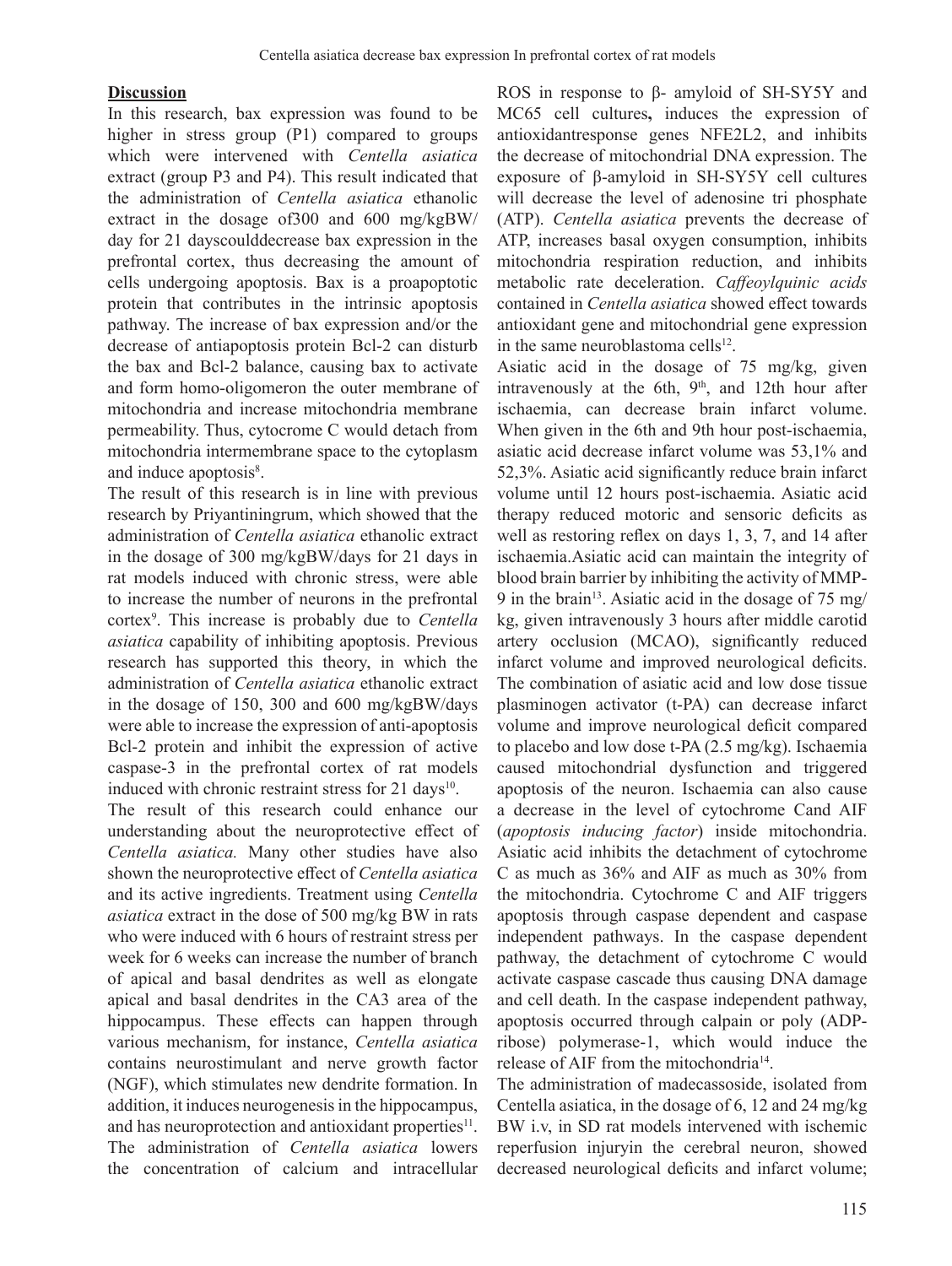madecassoside protects the brain from damage due to ischemic reperfusion injury. Cell depiction with haematoxylin eosin (HE) staining was relatively clean, the cell structure looked intact,and there was minimal cell swelling and interstitial oedema as well as decreased necrotic cells. Madecassoside could decrease the number of cells undergoing apoptosis as seen in TUNEL assay. Madecassoside can inhibit oxidative stress in the neuron by decreasing free radicals like malondialdehyde (MDA), increasing the activity of superoxide dismutase (SOD) and serum level of gluthation(GSH). Madecassoside has antiinflammatory effects by increasing the expression of interleukin-1β, interleukin-6, and tumour necrosis factor-α. In addition, madecassoside decreased the expression of p65 subunit of NF- $κβ$  in infarct area. NF-ĸβ is an inflammation and apoptosis mediator, which regulates the expression of pro- and antioxidant enzymes. The activation of NF-ĸβ can be triggered by TNF-α and IL-1β as well as increase reactive oxygen species (ROS). NF-ĸβ contributes tooxidative stress and post ischemic reperfusion injury neuron inflammation mechanism<sup>15</sup>.

In this study, groups that received fluoxetin 10 mg/kg BW/day (group P5) showed lowest bax expression. Fluoxetin is a *selective serotonin reuptake inhibitor* (SSRI) antidepressant drug that has neuroprotective effects. The administration of 12,5 mg/kg BW fluoxetinin rat models increased the concentration of brain derived neurotropic factor (BDNF) in the prefrontal cortex and striatum. The combination of fluoxetin and olanzapine increased the expression of BDNFin the prefrontal cortex, hippocampus, and striatum. Fluoxetin treatment in the dosage of 12,5 and 25 mg/kg BW increased the level of protein kinase B in the prefrontal cortex of adult Wistar rat models. A combination of olanzapine 6 mg/kg BW and fluoxetin 25 mg/kgBW increases the level of protein kinase B in the prefrontal cortex of adult Wistar rat models. In the hippocampus and striatum, the combination of olanzapine 3mg/kg BW or 6 mg/ kg BW and fluoxetin 12,5 or 25 mg/kg BW increases the level of protein kinase B. The administration of olanzapine, fluoxetine, and the combination of both, increase the level of cAMP response element binding (CREB) in the prefrontal cortex, hippocampus, and striatum. CREB and BDNF is a neurotropic protein that controls the expression of proapoptosis and antiapoptosis protein $16$ .

The expression of Bcl-2 protein in the prefrontal cortex increased in the administration of olanzapine 3 mg/kg BW and 6 mg/kg BW. The administration of fluoxetin

alone did not increase Bcl-2 expression in the prefrontal cortex. The combination of olanzapine 3 mg/kg BW or 6 mg/kg BW and fluoxetin 12,5 mg/kg BW or 25 mg/kg BW increased the expression of Bcl-2in the prefrontal cortex. In the hippocampus, the administration of olanzapine, fluoxetin, and their combination, increase the expression of Bcl-2. In the striatum, olanzapine 6 mg/kg BW and fluoxetin 12,5 mg/kg BW as well as their combination, increased the expression of Bcl-2. The expression of Bcl-2 associated death promoter (BAD) protein in the prefrontal cortex increased with the administration of olanzapine 3 mg/kg BW. The combination of olanzapine 3 mg/kg BW and fluoxetin 12,5 or25 mg/kg BW increased the expression of BAD. In the hippocampus, the expression of BAD protein increased with the administration of olanzapine or fluoxetin alone, as well as the combination of both. In the striatum, the administration of olanzapine 3 mg/ kg BW did not affect BAD expression. In the dosage of6 mg/kg BW, olanzapine decreases the expression of BAD. Fluoxetin in the dosage of 12,5 and 25 mg/kg BW as well as its combination with olanzapine 6 mg/kg BW did not affect the expression of BAD. The combination of olanzapine 3 mg/kg BW and fluoxetin 12,5 or 25 mg/kg BW increased the expression of BAD16.

# **Conclusion**

 According to this study, it can be concluded that the ethanolic extract of *Centella asiatica* decreases the expression of bax in the prefrontal cortex of *Sprague*  Dawley rat models induced with chronic restraint stress.

# **Recommendation**

To improve study results, the amount of preparate section should be increased to 6-10 sections for 1 research subject, so that more samples canbe obtained. Observations should be conducted in all fields of view to enhance view area. In addition, further research needs to be undertaken to determine the number of cells undergoing apoptosis using various examinations like the *TUNEL marker.* 

**Acknowledgement:** Directorate of Research and Community Service, Universitas Islam Indonesia, which has provided financial support through *Hibahpenelitiandosenmuda* batch 2014.

**Conflict of interest:** None declared.

#### **Author's Contributions**:

Data gathering and idea owner of this study: Kuswati and Nanang Wiyono ( BK )

Study design: Kuswati

Data gathering: Kuswati

Data analysis and consultation: Kuswati

Writing and submitting manuscript: Syaefudin Ali Akhmad